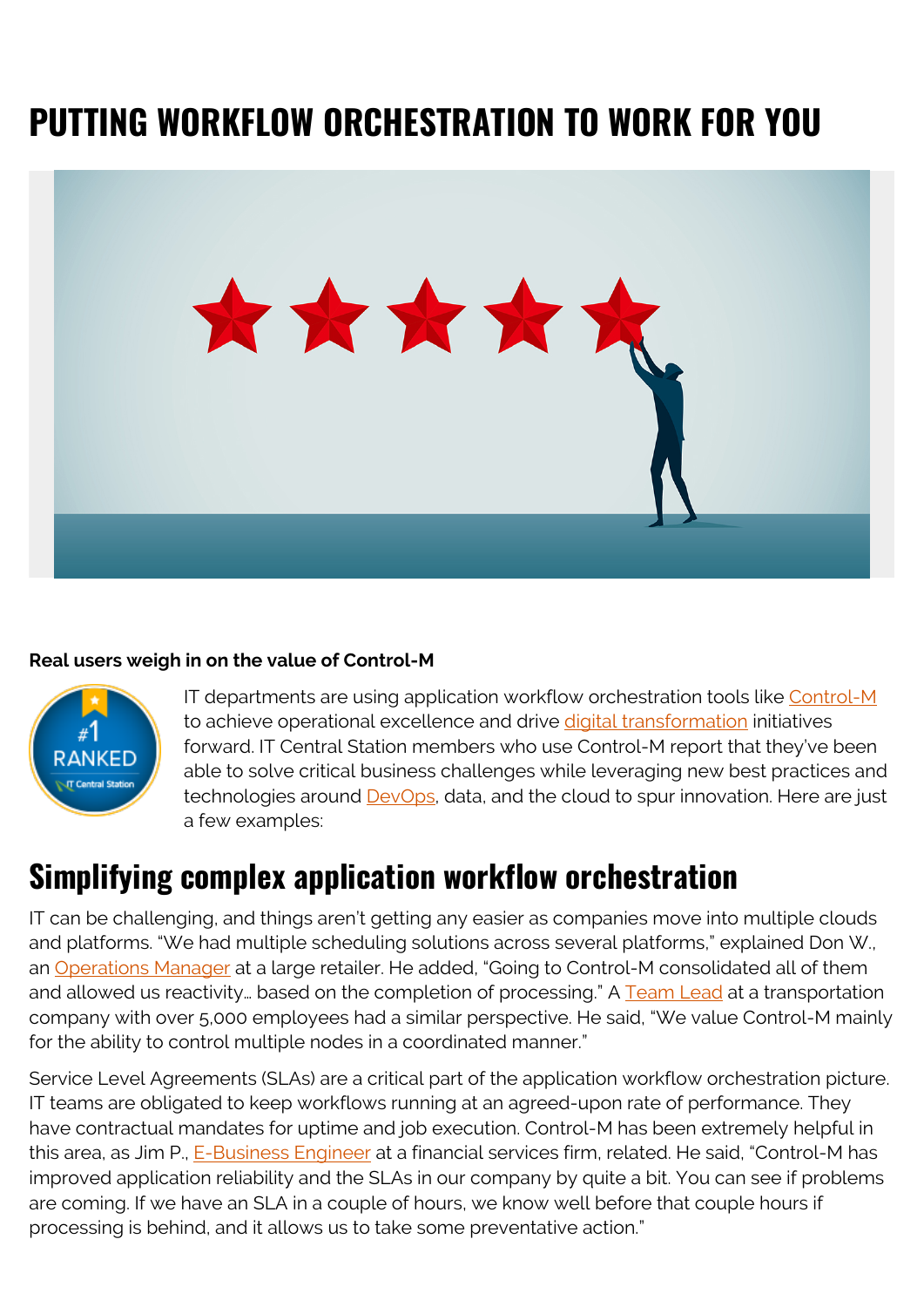A [Digital Solutions Manager](https://www.itcentralstation.com/product_reviews/control-m-review-62959-by-managerd502d) at a transportation company with over 10,000 employees described the SLA value of Control-M by observing, "It's a tool which allows us to do scheduled work. It allows for notifications when jobs aren't running within that scheduled time frame. This improves the opportunity to meet SLAs." For Don W, SLA value came from Control-M's Batch Impact Manager, which "proactively warns when processing is behind and SLAs are in jeopardy of being missed."

Auditability also emerges as a factor in the effectiveness of a application workflow orchestration tool. The Manager of Digital Solutions at the transportation company related, "It creates an audit trail for jobs that we run off of it." For him, "The opportunity to automate work so you have an audit trail, especially with governmental requirements in a regulated industry, such as the airline industry. It's really important that we have that audit trail."

# **Scaling in production**

Control-M users praise the solution for its ability to work at scale across multiple areas of IT, including software development, databases and applications in production. For example, according to a [Senior Operations Analyst](https://www.itcentralstation.com/product_reviews/control-m-review-62970-by-sroperat4d63) at an insurance company, Control-M "has definitely helped development. Now we have multiple developers running their jobs and it gives them a lot of flexibility." A [Control-M Tech Lead](https://www.itcentralstation.com/product_reviews/control-m-review-64771-by-reviewer1160214) at a financial services firm similarly felt that "the most valuable feature is the Autoedit variable resolution in planning." As he put it, "This feature allows developers to better understand the schedule and allows them to correct any potential issues in advance."

Paul W., [VP Control-M Scheduling](https://www.itcentralstation.com/product_reviews/control-m-review-62962-by-paul-wayland) at a financial services firm, commented on how Control-M saved his team time. He said, "Instead of 800 applications internally doing their own thing, we centralize it into one location where there are notifications. Taking the power of economies of scale into one point of focus, it saves us money for sure. We turned a company of mom-and-pop little fiefdoms all over the place into a company where things are centralized in one location." A [System Admin and](https://www.itcentralstation.com/product_reviews/control-m-review-62961-by-systemad1832) [Architect](https://www.itcentralstation.com/product_reviews/control-m-review-62961-by-systemad1832) at a financial services firm simply said, "I would recommend it for the scalability and dependability."

## **Orchestrating data and analytics workflows**

"We've had massive growth in the last year to two years because of company acquisitions," noted Paul W. Because of this, he said, "We've added a lot of big-data processing and a lot of other processing and handled it quite well. We really haven't had any serious outages in quite a long time, even through the large growth we've had. We've doubled the work and it's handled it seamlessly." A [Database Security Specialist](https://www.itcentralstation.com/product_reviews/control-m-review-47577-by-rahulranjan) at a large manufacturing company shared, "Control-M has been there on back of all automated work lists by providing consistency, timely execution, and removing chances of human errors."

A [Production Engineer](https://www.itcentralstation.com/product_reviews/control-m-review-62228-by-anirudhramesh) at a small tech services company put it this way: "We have many feeds coming in from different companies which are used by the business for various reasons and we must collectively have a central point to gather the files and feeds. We also use Control-M for encryption, decryption, and sending data across to different business users that begin at a point of time and making sure that we are not missing unnecessarily. We have a lot of business which depends on feeds which, if not properly processed, affect the stock exchange. Control-M acts as a mediator in between that and provides it in a very efficient way." He further praised Control-M because, as he said, "This has reduced a lot of manual intervention required as a business."